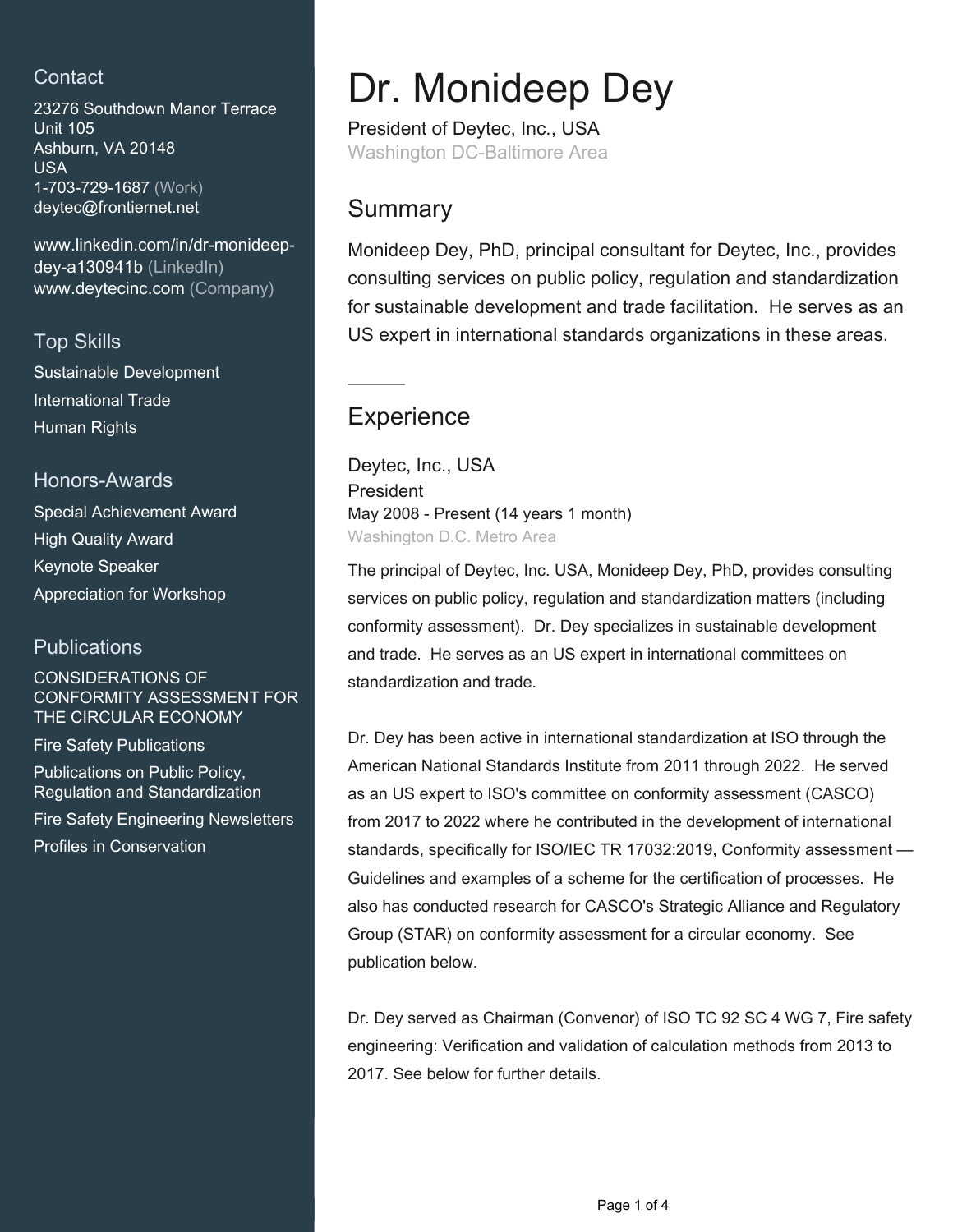He has provided workshops for government and private sector professionals in Zambia, Ghana, Cote d'Ivoire and Senegal on trade, investment, and consumer protection.

International Organization of Standardization (ISO) Convenor (Chairman) of ISO TC 92 SC 4 WG 7, Verification and validation of fire calculation methods October 2013 - March 2017 (3 years 6 months) Geneva Area, Switzerland

Dr. Monideep Dey served in the U.S. delegation to the International Organization of Standardization (ISO) Technical Committee 92, "Fire Safety" for five years. He served as the chairman (convenor) of a quality safety engineering working group in ISO/TC/92 from 2013 to 2017. He was elected by the international experts in the committee to serve as convenor because of his highly regarded expertise and work at NIST (see below) on fire model verification and validation. During his term, Dr. Dey initiated major initiatives at ISO/TC/92 to make its standards relevant in the international market, including for conformity assessment of fire safety designs to ensure quality and safety. Dr. Dey convened meetings in over 10 countries around the world to discuss these initiatives.

During Dr. Dey's Convenorship, the Technical Committee on Fire Safety revised its international standard for the assessment, verification, and validation of fire calculation methods to include enhanced validation and verification procedures that have resulted in much higher quality fire safety engineering practices worldwide (see ISO 16730-1:2015). His work at ISO also focused on improving its fire safety standards for use in emerging markets and developing countries. He is recognized as an expert in the ISO system of international standards worldwide, as evidenced by the testimonials on his company website.

U.S. Nuclear Regulatory Commission Senior Engineer (GS-15, Step 10) May 1985 - October 2006 (21 years 6 months) Rockville, Maryland

Monideep Dey developed and managed several high profile and critical projects to enhance the safety of nuclear installations, including pioneering efforts to use standards in nuclear safety regulation. His efforts also included developing national public policy for nuclear safety. These efforts were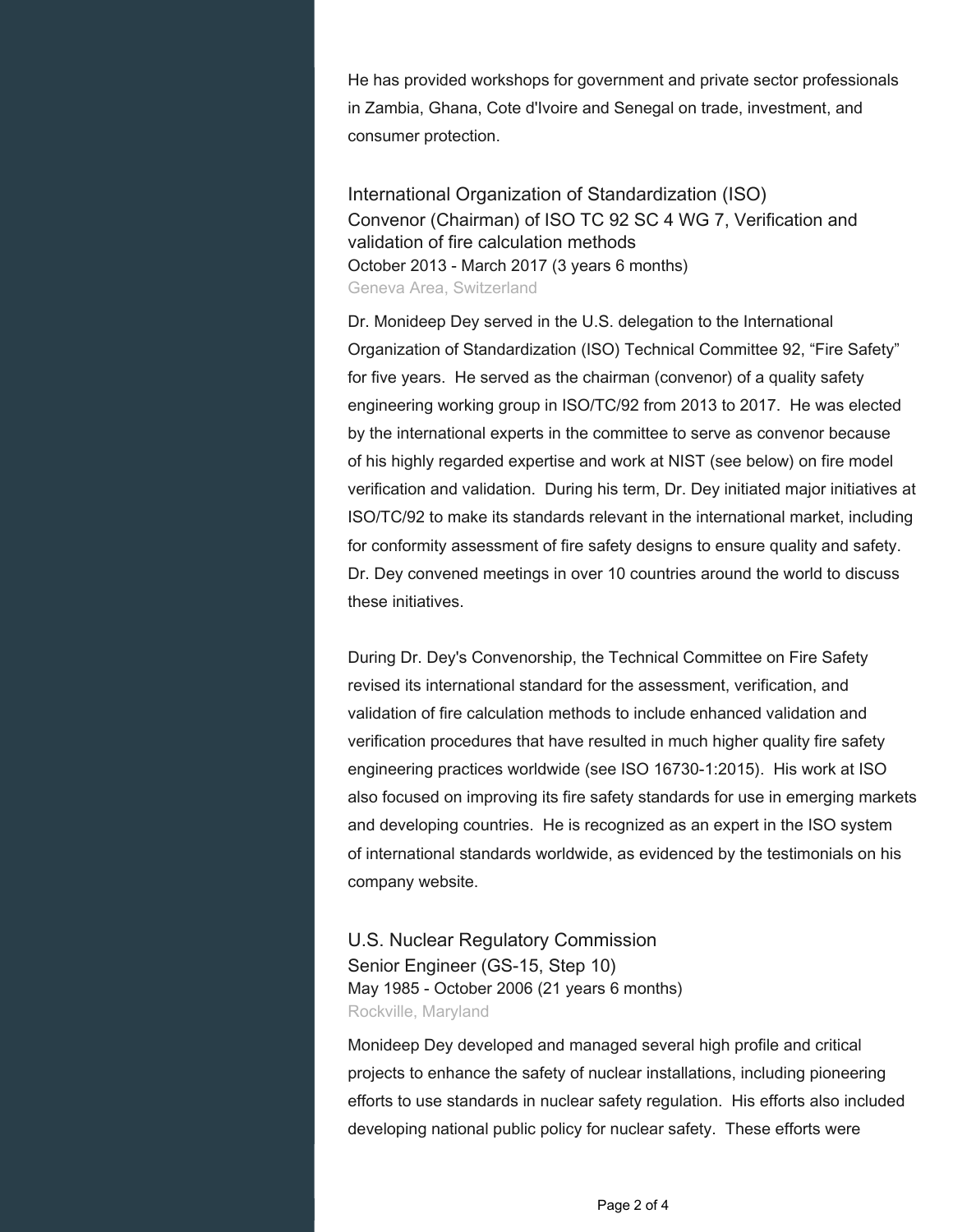supported by technical work on development of safety risk assessment techniques and engineering analytical methods.

Other duties and accomplishments include the conduct of international collaborative nuclear safety research programs, particularly the International Collaborative Fire Model Program conducted by the U.S. NRC from 1999 until 2008 to verify and validate fire models for performance-based fire safety design to ensure quality and safety. Dr. Dey was assigned to the National Institute of Standards and Technology (NIST) as a guest researcher for four years to evaluate NIST fire models for use in nuclear safety regulation. He also led other pioneering U.S. NRC initiatives for performance-based regulation, including for testing reactor containment vessels. Monideep Dey also led a high-profile successful program to implement cost-effective regulation.

Dr. Dey adhered to the highest principles of integrity in science and engineering, and the use of verified scientific data in regulation throughout his career at the U.S. NRC.

National Institute of Standards and Technology Guest Researcher January 2000 - September 2004 (4 years 9 months) Gaithersburg, Maryland

Dr. Monideep Dey served as a guest researcher at the National Institute of Standards and Technology (NIST), U.S. Department of Commerce for 4 years as part of an inter-agency agreement for a collaborative program between the U.S. Nuclear Regulatory Commission (NRC) and NIST. His assignment was to evaluate the CFAST and FDS fire models developed by NIST for nuclear power plants applications, and to lead the International Collaborative Fire Model Project (ICFMP) (see Projects) initiated by the NRC.

His task was to evaluate and ensure that NIST fire models were verified and validated for use in the implementation of nuclear safety regulation. He initiated the first programs at NIST for the verification and validation of its fire models. His highly acclaimed reports and findings on fire model verification and validation are extensively documented and may be found on the Deytec, Inc. company website.